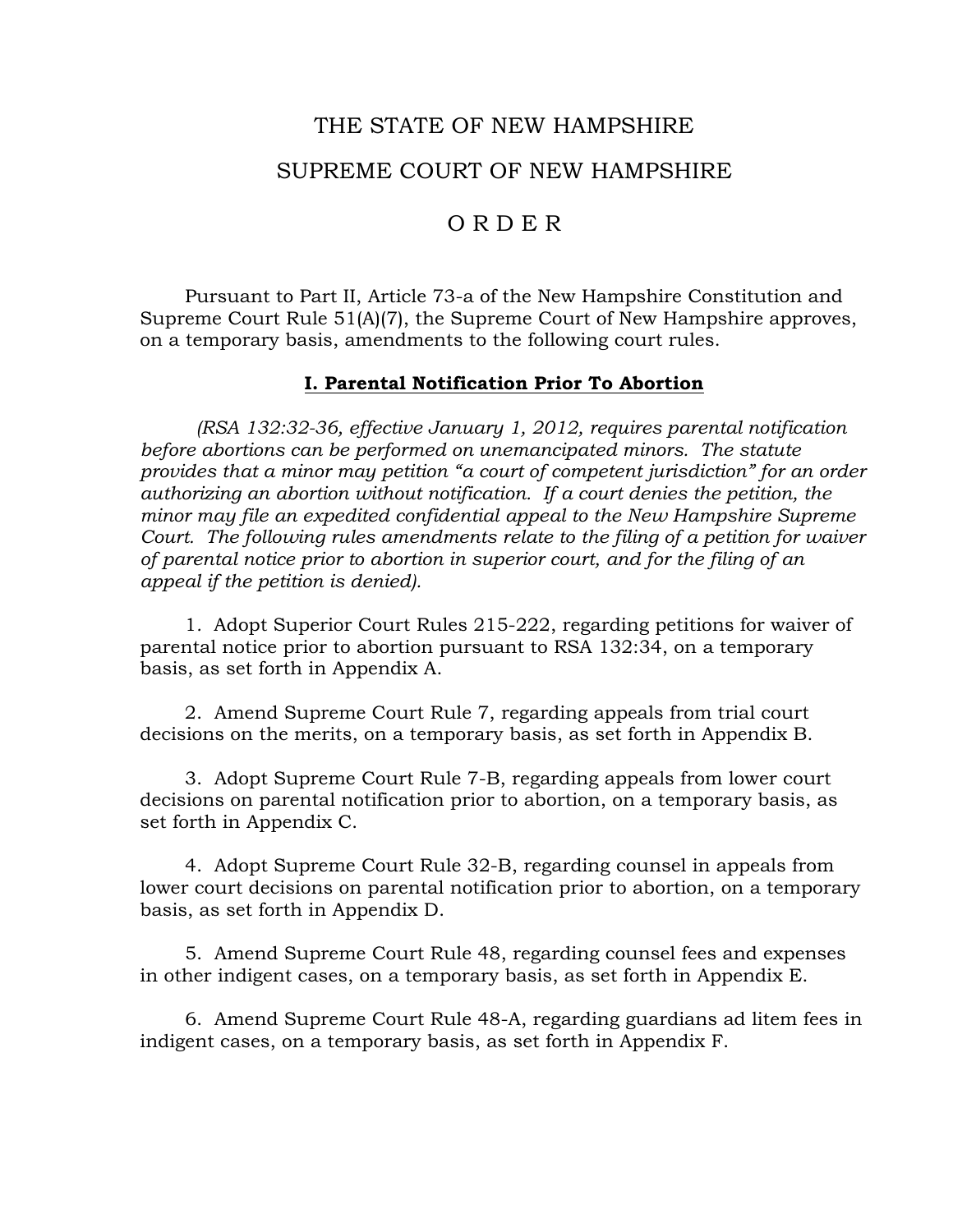# **Effective Date**

These amendments shall take effect on January 1, 2012, and shall be referred to the Advisory Committee on Rules for its recommendation as to whether they should be adopted on a permanent basis.

Date: December 30, 2011

ATTEST: \_\_\_\_\_\_\_\_\_\_\_\_\_\_\_\_\_\_\_\_\_\_\_\_\_\_\_\_\_\_\_\_\_\_\_\_\_\_\_\_

 Eileen Fox, Clerk of Court Supreme Court of New Hampshire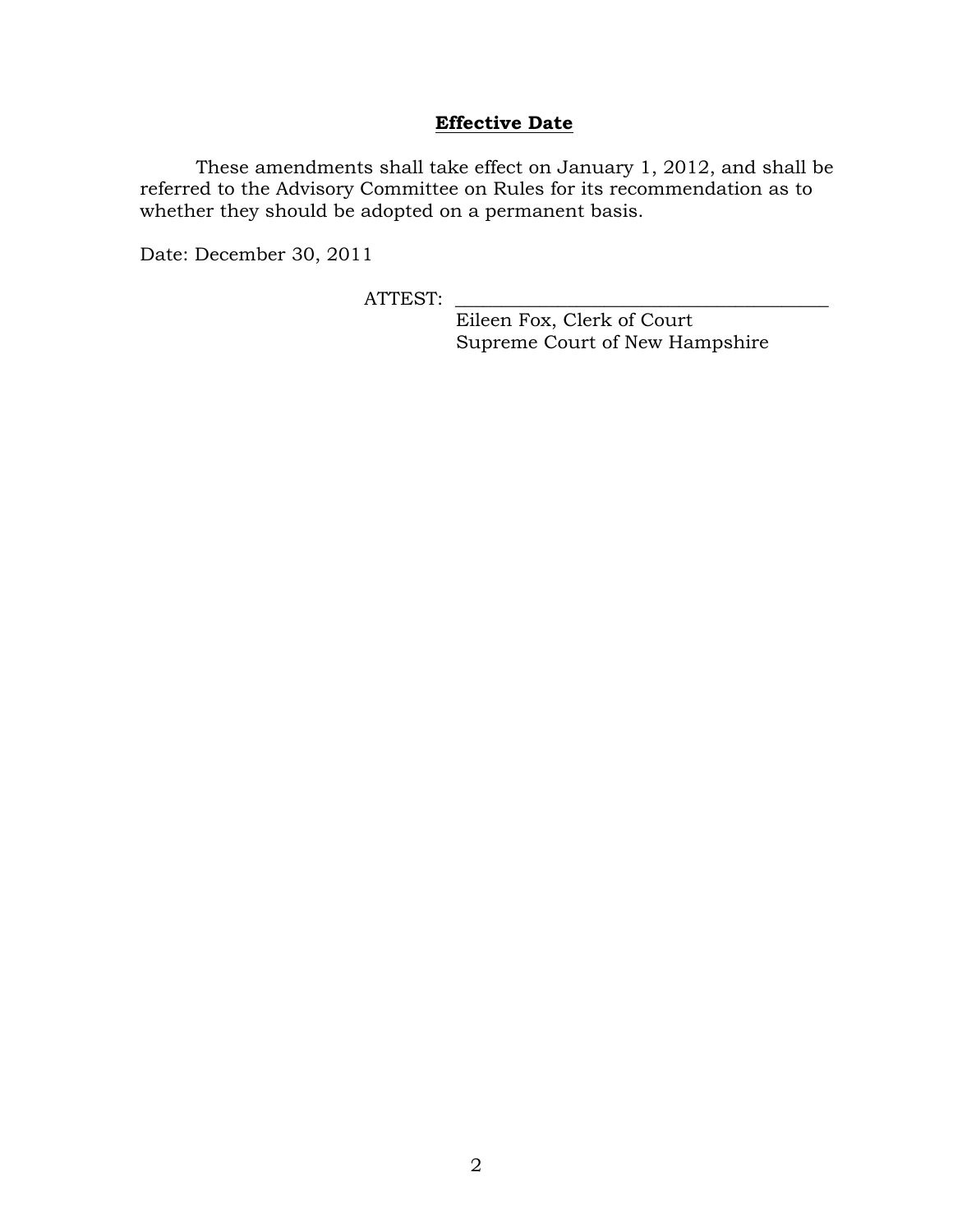Adopt Superior Court Rules 215-222, on a temporary basis, as

follows:

### **PETITION FOR WAIVER OF PARENTAL NOTICE PRIOR TO ABORTION PURSUANT TO RSA 132:34**

215. COMMENCEMENT OF ACTION. A request for waiver of parental notice prior to abortion, pursuant to RSA 132:34, shall be filed in the superior court in the form of the "Petition for Waiver of Parental Notice For Abortion Requested by a Minor," as approved by the supreme court. The minor must provide her legal name and date of birth in the petition, but she may request that the petition be titled using a pseudonym or her initials. The minor must provide information in the petition about how she can be contacted confidentially, unless she is represented by counsel, in which case she shall provide contact information for her counsel. If the minor is unrepresented and is unable to provide the court with a confidential means to contact her, the minor must file the petition with the court in person and wait at the court for notice of the scheduled hearing. See Rule 216.

The petition for waiver of parental notice shall be signed by the minor. If a petition is filed by e-mail, the minor's name may be typewritten in lieu of a signature.

All proceedings pursuant to these rules shall be held in closed court, shall be confidential and shall ensure the anonymity of the minor. All court proceedings shall be sealed. All documents related to the petition shall be confidential and shall not be available to the public.

216. FILING. No filing fee shall be required for a petition for waiver of parental notice prior to abortion filed pursuant to RSA 132:34.

A petition shall be deemed filed upon the court's receipt of the completed petition for waiver of parental notice. Filing may be accomplished in any of the following ways:

> (1) by delivery to the office of the clerk of the superior court during normal court hours;

> (2) by depositing in a drop box at a superior court location, but in such circumstances, the petition shall be deemed filed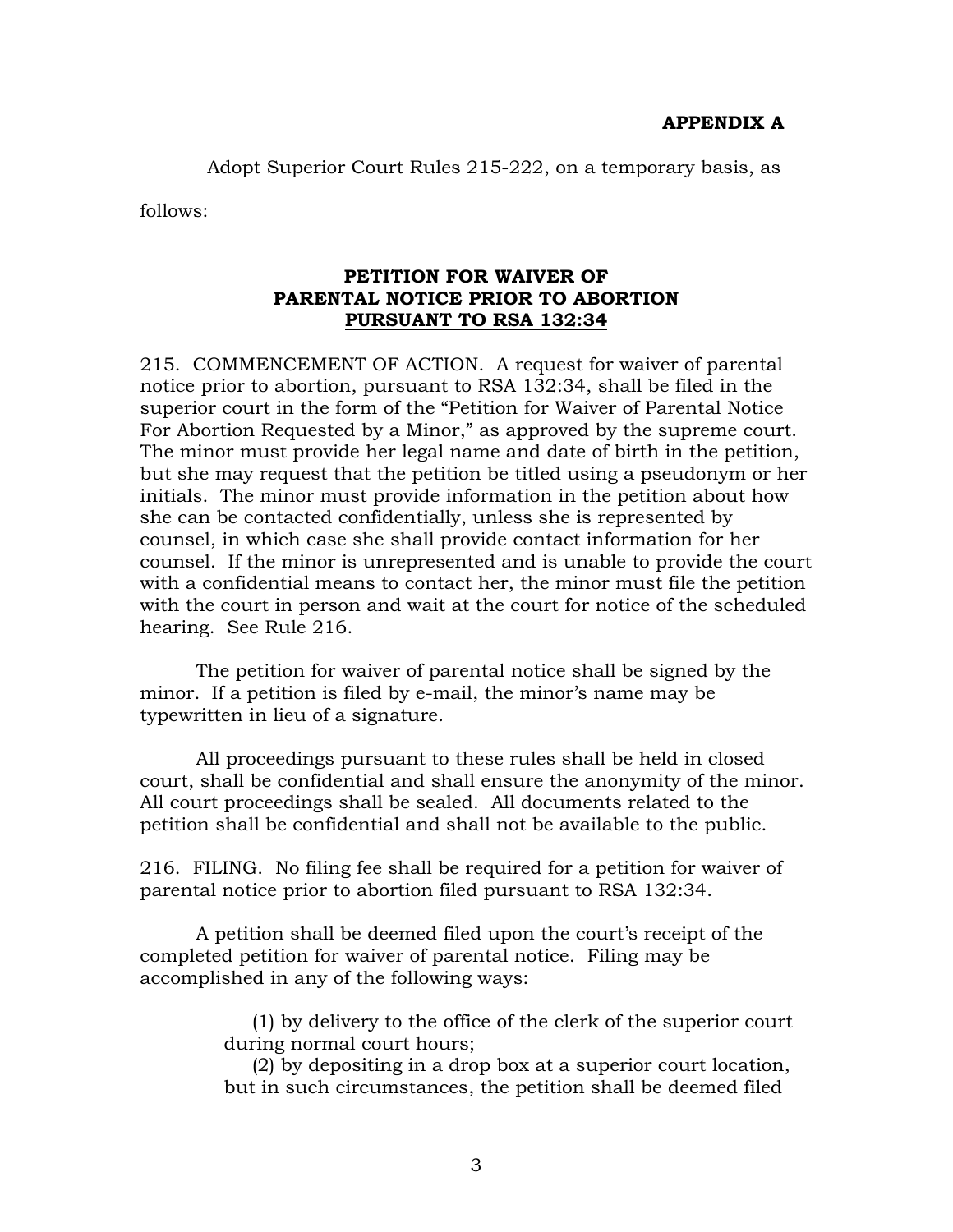when opened by the court staff, but in any case, no later than 8:00 a.m. the following business day;

(3) by first-class mail to the office of the clerk of the superior court; or

(4) by e-mail to the following e-mail address: parentalnotice@courts.state.nh.us. If a petition is filed by email, the minor or her counsel shall also call the telephone number listed on the judicial branch website to inform the office of the clerk through the court's answering service that a petition for waiver of parental notice has been filed. In addition to advising the answering service that a petition under RSA 132 has been filed by e-mail, the minor or her counsel shall identify the superior court location selected for filing, and provide a telephone number so that the minor or her counsel can be contacted in the event the court does not receive the e-mail filing.

217. RIGHT TO COUNSEL; GUARDIAN AD LITEM. A minor filing a petition for waiver of parental notice has a right to court-appointed counsel. A minor requesting the appointment of counsel shall indicate in the petition for a waiver of parental notice whether she is requesting the appointment of counsel by the court. The court shall appoint counsel for the minor as soon as possible after the filing of the petition for waiver of parental notice in which counsel is requested, but in every case in which counsel is requested, counsel shall be appointed prior to the hearing on the petition. The court may also appoint a guardian ad litem for the minor.

218. SCHEDULING A HEARING. A hearing on a petition for waiver of parental notice shall be scheduled as soon as practicable, but in every case, within 48 hours of filing, unless such time period is waived by the minor. At the court's discretion, the hearing may be held in person, telephonically, or electronically, at any location chosen by the court.

 The minor and her counsel are obligated to make themselves available for a hearing, which may be scheduled with short notice at any time after the filing of the petition for waiver of parental notice. Failure on the part of the minor to make herself available for a hearing may result in the denial of the petition without prejudice.

Notice of the date and time of the hearing shall be given to the minor or her counsel through the means of contact provided by the minor or her counsel in the petition, or through another means agreed upon by the minor or her counsel and the clerk. Every attempt shall be made to provide the minor or her counsel with notice of the hearing at least two hours prior to the time of the hearing. Nevertheless,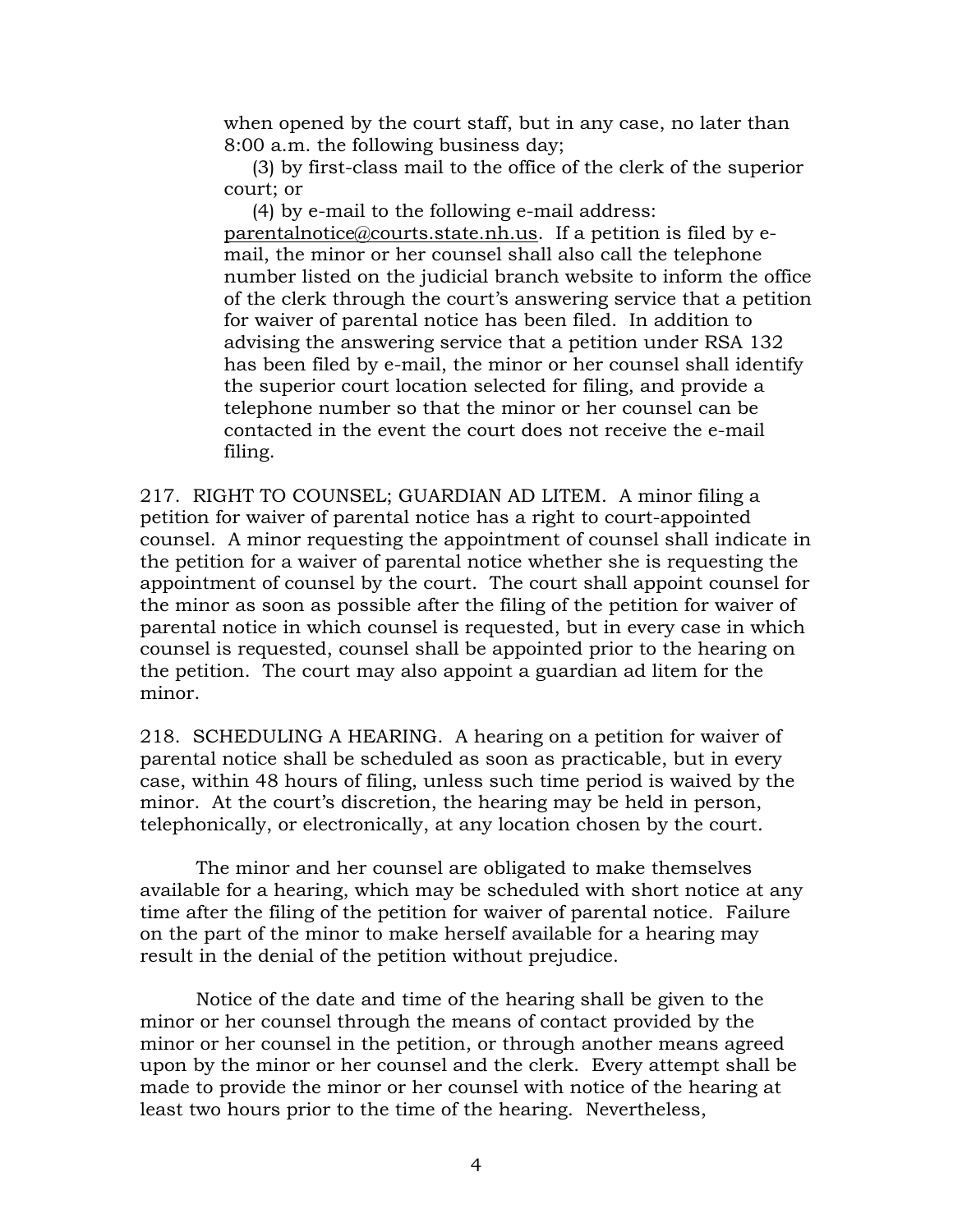transmittal of notice to the minor or her counsel of the scheduling of the hearing through the means of contact provided in the petition or agreed upon with the clerk shall be deemed sufficient notice of the hearing, whether the minor or her counsel receives the notice prior to the hearing.

219. RULING ON PETITION. The court shall rule upon the petition for waiver of parental notice within 48 hours of filing, and a copy of the court's order will be provided to the minor or her counsel within the same time period. A copy of the order may be provided in hand, or provided by another means agreed upon by the minor or her counsel and the clerk. An electronically signed order shall have the same force and effect as a paper order containing an original signature and conventionally signed order. An electronically signed order shall include, but is not limited to, the signatory's name (i) preceded by a "/s/", (ii) typed in the document, or (iii) inserted in the document as an imaged signature. A person who relies upon a court order issued pursuant to this rule as evidence that the minor has obtained a judicial waiver of notice pursuant to RSA 132:34, II shall not be held liable under RSA 132:35.

 The clerk shall make a Notice of Decision available to the minor by the next business day. The Notice of Decision may be provided in hand at the court to the minor or provided by another means agreed upon by the minor or her counsel and the clerk. The Notice of Decision shall be mailed to the minor's counsel and to the guardian ad litem, if any, by the next business day.

220. CERTIFICATE. If the petition for waiver of parental notice is granted, the court shall issue a Certificate to Allow Medical Provider to Perform an Abortion without Notifying a Minor's Parents or Guardian. This certificate shall set forth the minor's legal name and her date of birth, but shall not include the court's factual findings and legal conclusions supporting its decision. The certificate shall be issued under court seal. The certificate shall be made available to the minor in hand at the court, or by another means agreed upon by the minor or her counsel and the clerk, no later than the next business day. A person who relies upon a certificate issued pursuant to this rule as evidence that the minor has obtained a judicial waiver of notice pursuant to RSA 132:34, II shall not be held liable under RSA 132:35.

221. APPOINTMENT OF COUNSEL. If the minor requests the appointment of counsel, the court shall appoint an attorney to represent the minor.

Whether retained by the minor or appointed by the court, trial counsel shall be responsible for representing the minor in an appeal to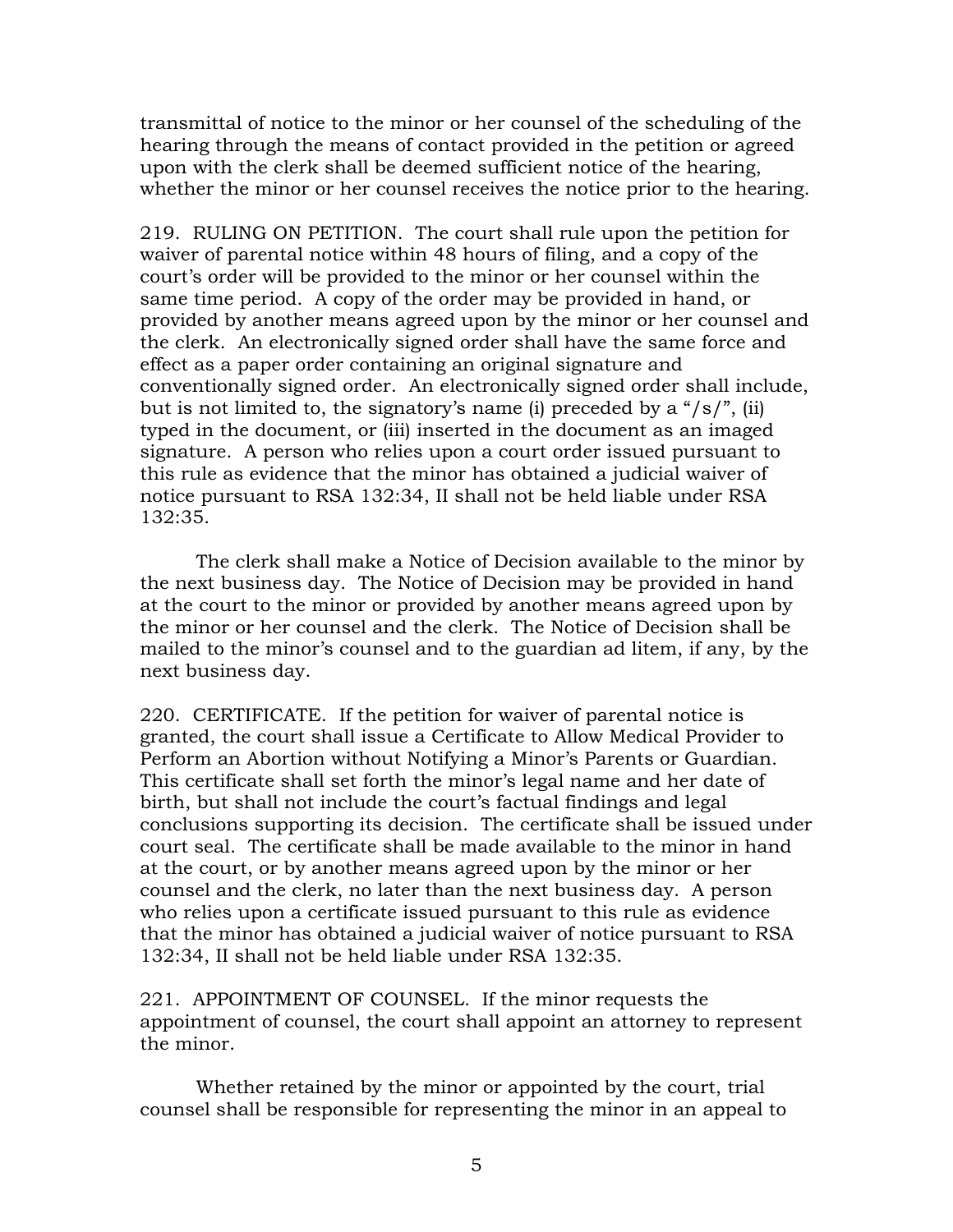the supreme court pursuant to RSA 132:34, II (c), unless the superior court, prior to the filing of the appeal, permits counsel to withdraw due to exceptional circumstances. A motion to withdraw as counsel in such a matter must state the exceptional circumstances that would warrant the grant of leave to withdraw. If a motion to withdraw as counsel is granted, the court shall appoint new counsel to represent the minor for the remainder of the proceedings, or for the purpose of an appeal, if any.

A minor who seeks to appeal the denial of a petition for waiver of parental notice and who was not represented by counsel in superior court may request that the superior court appoint counsel to assist the minor on appeal. In such a case, the minor shall file with the superior court a "Request for Court-Appointed Counsel in Expedited Confidential Appeal From Lower Court Decision on Parental Notification Prior to Abortion" form. Such a request shall be filed with the superior court prior to filing a notice of appeal in the supreme court, and shall be brought to the attention of the court for immediate ruling. See Supreme Court Rule 32-B.

222. COUNSEL AND GUARDIAN AD LITEM FEES. All bills related to fees and expenses pursuant to petitions filed under RSA 132 by court appointed counsel or guardians *ad litem* must be itemized as to the time spent and expenses incurred. There shall be no separate charge for overhead or travel time. The expense of telephone calls shall not be reimbursed. The maximum fee for representation of a minor in the superior court is \$1000. All bills related to fees and expenses must be submitted to the court no later than sixty days after disposition. The court may allow late filing for good cause shown, when justice so requires.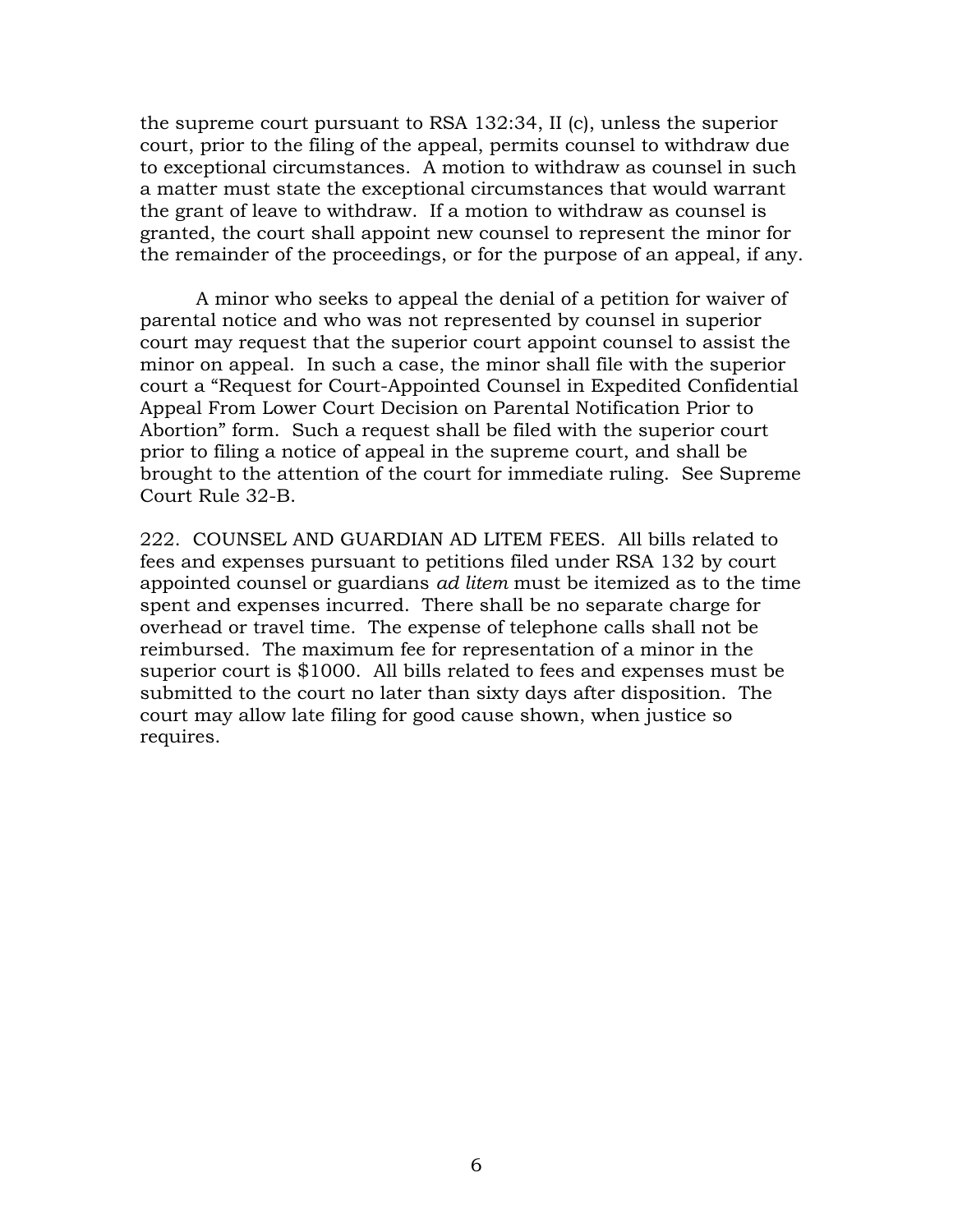#### **APPENDIX B**

 Amend Supreme Court Rule 7 on a temporary basis as follows (new material is in **[bold and in brackets]**; deleted material is in strikethrough format):

### **Rule 7. Appeal from Trial Court Decision on the Merits**

(1)(A) *Mandatory appeals*.

 Unless otherwise provided by law or by these rules, a mandatory appeal, **[other than an appeal in a parental notification case under RSA 132:34,]** shall be by notice of appeal in the form of notice of appeal approved by the supreme court for the filing of a mandatory appeal . The form of notice of appeal for the filing of a mandatory appeal appears in the appendix to these rules ("Notice of Mandatory Appeal" form). Such an appeal shall be filed by the moving party within 30 days from the date on the clerk's written notice of the decision on the merits.

(B) *Other appeals from trial court decisions on the merits*.

 The supreme court may, in its discretion, decline to accept an appeal, other than a mandatory appeal, or any question raised therein, from a trial court after a decision on the merits, or may summarily dispose of such an appeal, or any question raised therein, as provided in Rule 25. Unless otherwise provided by law or by these rules, an appeal from a trial court decision on the merits other than a mandatory appeal shall be by notice of appeal in the form of notice of appeal approved by the supreme court for the filing of such an appeal. The form of notice of appeal for the filing of an appeal from a trial court decision on the merits other than a mandatory appeal appears in the appendix to these rules ("Notice of Discretionary Appeal" form). Such an appeal shall be filed by the moving party within 30 days from the date on the clerk's written notice of the decision on the merits.

 (C) The definition of "decision on the merits" in Rule 3 includes decisions on motions made after an order, verdict, opinion, decree or sentence. A timely filed post-trial motion stays the running of the appeal period for all parties to the case in the trial court including those not filing the motion. Untimely filed post-trial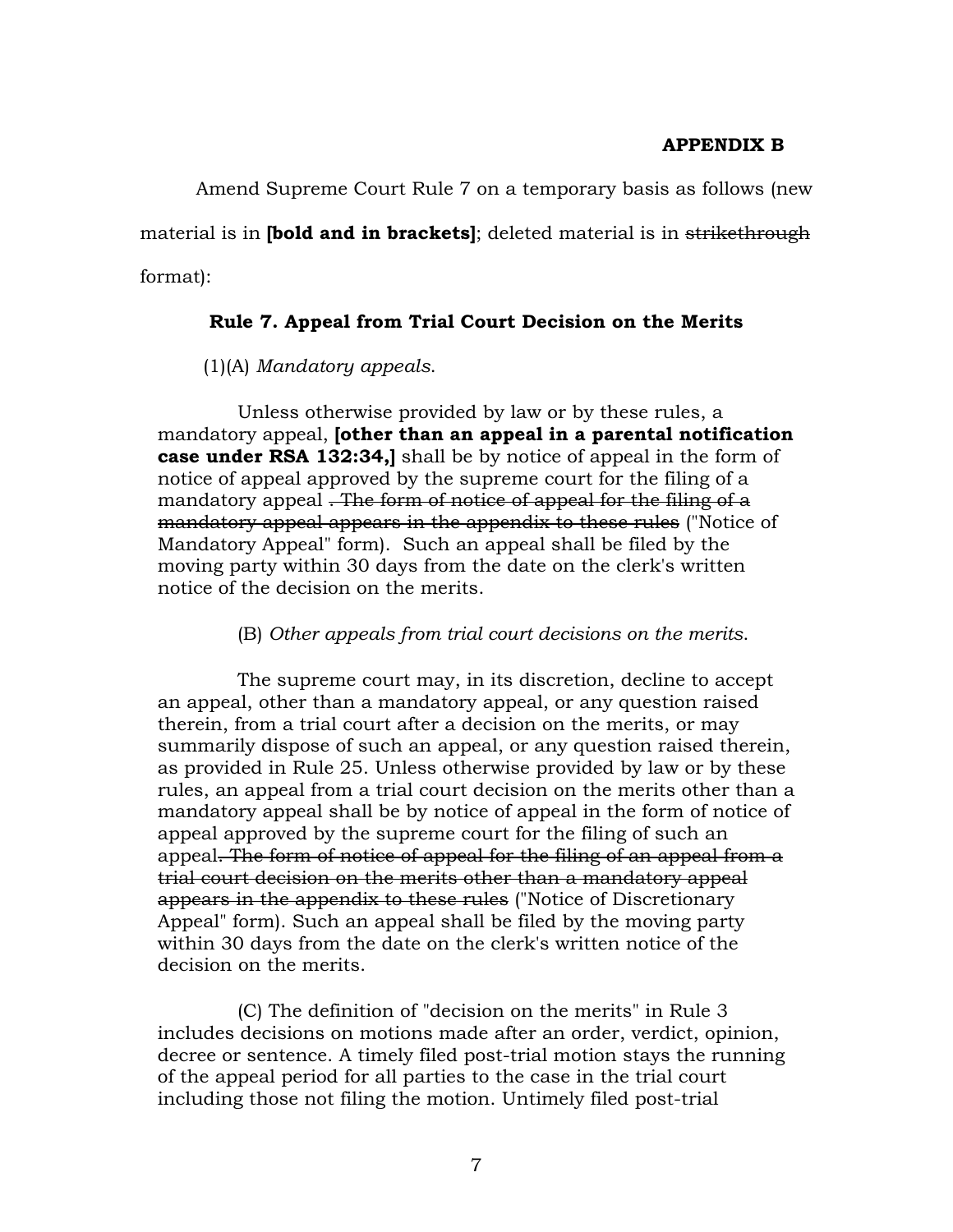motions will not stay the running of the appeal period unless the trial court waives the untimeliness within the appeal period. Successive post-trial motions will not stay the running of the appeal period. *See Petition of Ellis*, 138 N.H. 159 (1993).

 In criminal appeals, the time for filing a notice of appeal shall be within 30 days from the date of sentencing or the date of the clerk's written notice of disposition of post-trial motions, whichever is later, provided, however, that the date of the clerk's written notice of disposition of post-trial motion shall not be used to calculate the time for filing a notice of appeal in criminal cases if the post-trial motion was filed more than 10 days after sentencing.

 (2) An appeal shall be deemed filed when the original and all copies of the notice of appeal in proper form, together with the filing fee, are received by the clerk of this court within 30 days from the date on the clerk's written notice of the decision.

 (3) An appeal permitted by law on a different form and by a different procedure shall be deemed timely filed when it is received by the clerk of this court on the form and by the procedure prescribed by law.

 (4) All parties to the proceedings in the court from whose decision on the merits the appeal is being taken shall be deemed parties in this court, unless the moving party shall notify the clerk of this court in writing of his belief that one or more of the parties below has no interest in the outcome of the transfer. The moving party shall mail a copy of the letter first class, or give a copy, to each party in the proceeding below. A party thus designated as no longer interested may remain a party in this court by notifying the clerk of this court, with notice mailed first class or given to the other parties, that he has an interest in the transfer. Parties supporting the position of the moving party shall meet the time schedule provided for that party.

(5) If a timely notice of appeal is filed by a party, any other party may file a notice of cross-appeal within 10 days from the date on which the first notice of appeal was filed and shall pay a filing fee therewith.

(6)(A) The appealing party in a mandatory appeal shall attach to the notice of appeal the decision below, the clerk's written notice of the decision below, any order disposing of a timely-filed post-trial motion, and the clerk's written notice of any order disposing of a timely-filed post-trial motion.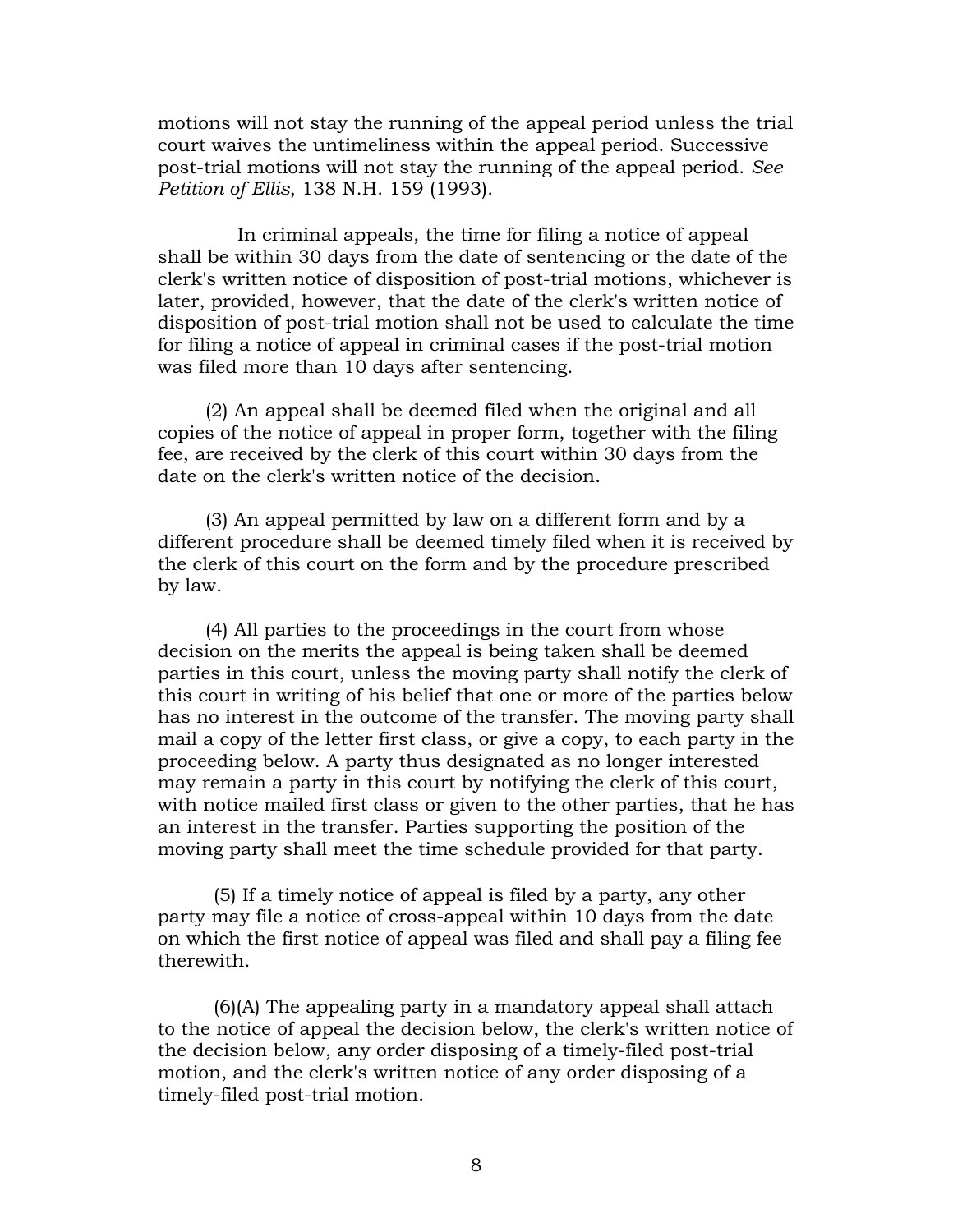(B) The appealing party in an appeal other than a mandatory appeal shall attach to the notice of appeal the decision below, the clerk's written notice of the decision below, any order disposing of a timely-filed post-trial motion, and the clerk's written notice of any order disposing of a timely-filed post-trial motion. Any other pleadings and documents that the appealing party believes are necessary for the court to evaluate the specific questions raised on appeal and to determine whether the appeal is timely filed shall be filed as a separate appendix. The appendix shall contain a table of contents referring to numbered pages, and only 8 copies shall be filed. Note: *Also see* Rule 26(5). If a ground for appeal is the legal sufficiency of the evidence, the question in the notice of appeal form raising that ground shall contain a succinct statement of why the evidence is alleged to be insufficient as a matter of law.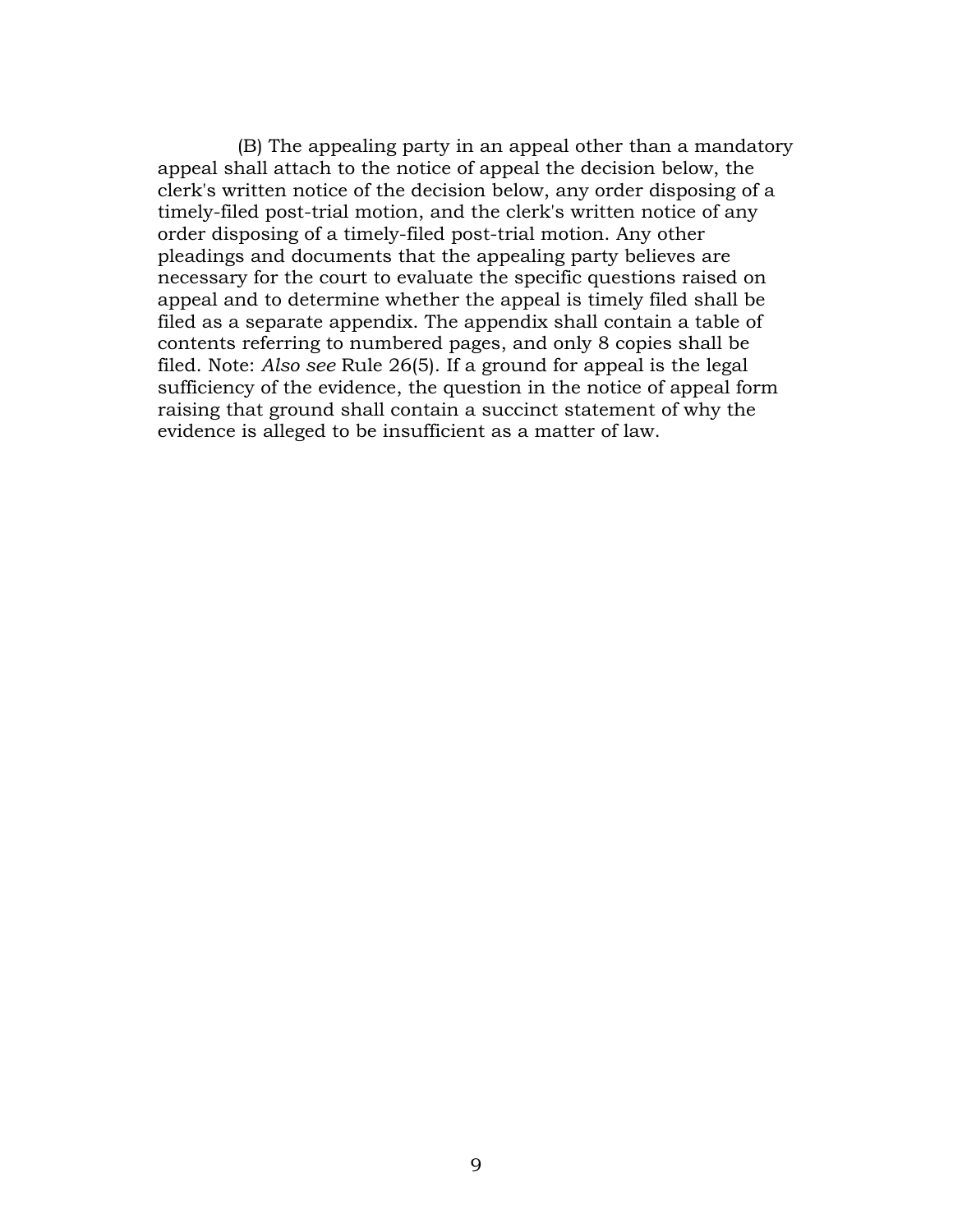Adopt Supreme Court Rule 7-B on a temporary basis as follows:

# **Rule 7-B. Appeal from Superior Court Decision on Parental Notification Prior to Abortion**

RSA 132:32-36, effective January 1, 2012, requires parental notification before abortions can be performed on unemancipated minors. The statute provides that a minor may petition a court of competent jurisdiction for an order authorizing an abortion without notification. The statute also provides that if a court denies the petition, the minor may file, as provided by supreme court rule, an expedited confidential appeal to the New Hampshire Supreme Court. The following provides the procedures for filing such an appeal:

 (1) Notwithstanding anything in these rules to the contrary, the following procedures shall apply to an appeal filed pursuant to RSA 132:34 by a pregnant minor for whom the superior court denies an order authorizing an abortion without notification.

 (2) An expedited confidential appeal shall be available to any pregnant minor for whom the superior court denies an order authorizing an abortion without notification. Any such appeal shall be filed on the form of notice of appeal approved by the supreme court for the filing of an appeal under RSA 132:34 ("Notice of Expedited Confidential Appeal from Lower Court Decision on Parental Notification Prior to Abortion" form). An order authorizing an abortion without notification shall not be subject to appeal.

All proceedings pursuant to this rule shall be confidential and shall ensure the anonymity of the minor. All court proceedings shall be sealed. All documents related to the appeal shall be confidential and shall not be available to the public.

 (3) An appeal under this rule shall be filed by the minor within 30 days from the date on the clerk's written notice of the decision on the merits. A timely filed post-trial motion stays the running of the appeal period. Untimely filed post-trial motions will not stay the running of the appeal period unless the lower court waives the untimeliness within the appeal period. Successive posttrial motions will not stay the running of the appeal period. *See Petition of Ellis,* 138 N.H. 159 (1993).

(4) No filing fee shall be required for an appeal under this rule.

 (5) Filing of an appeal under this rule may be accomplished by any of the following methods: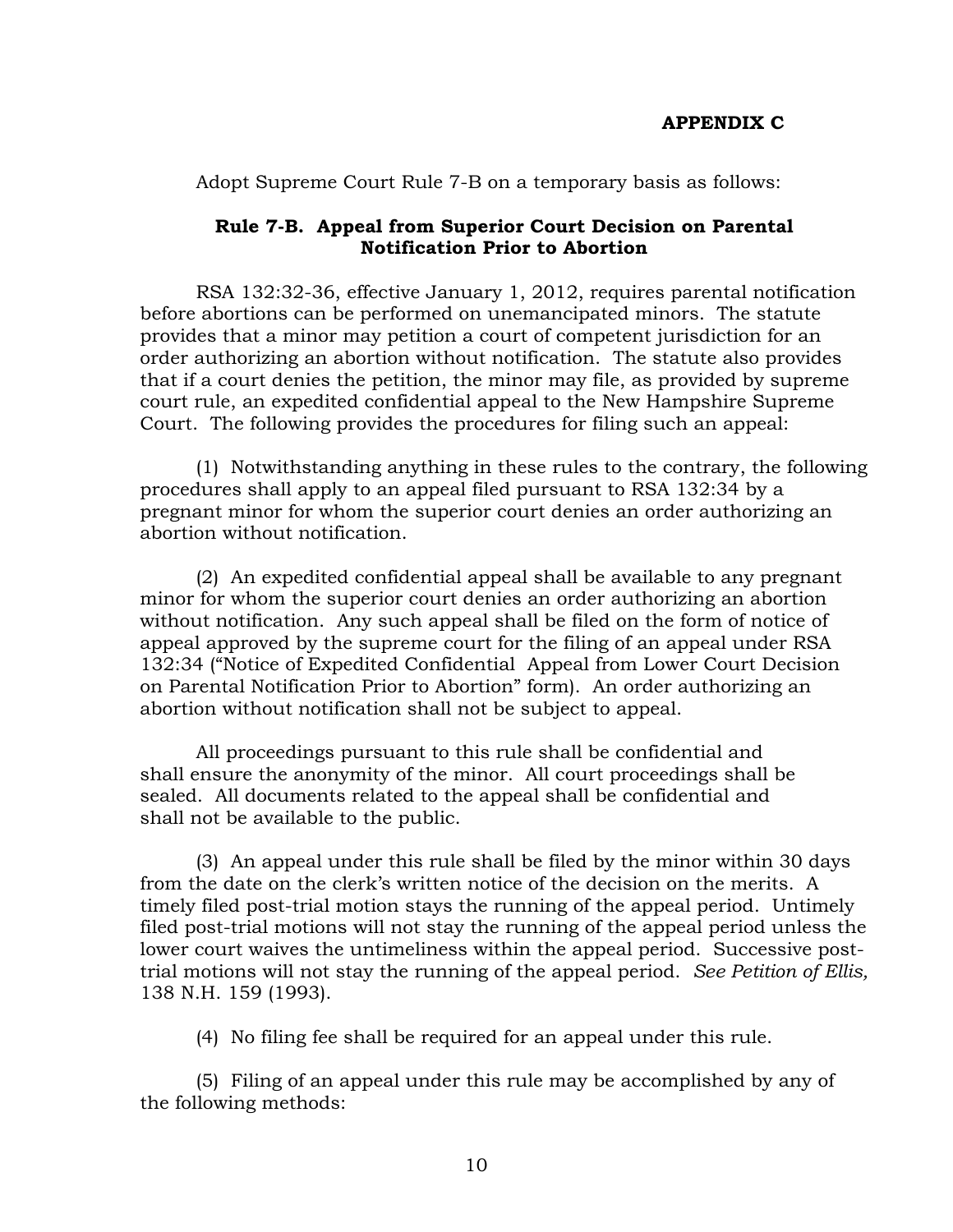(A) By delivery of the original notice of appeal in proper form to the office of the clerk of the supreme court during normal business hours of the court.

 (B) By depositing the original notice of appeal in proper form in the drop box at the supreme court, but in such circumstances, the notice of appeal shall be deemed filed when opened by the court staff, but in any case, no later than 8:30 a.m. the following business day.

 (C) By e-mailing the notice of appeal in proper form to the following e-mail address:[7BAppeals@courts.state.nh.us.](mailto:7BAppeals@courts.state.nh.us) At the time that the notice of appeal is e-mailed to the aforesaid e-mail address, the appealing party shall also call the telephone number provided on the "Notice of Expedited Confidential Appeal from Lower Court Decision on Parental Notification Prior to Abortion" form, to inform the clerk of the supreme court through the court's answering service that a notice of appeal under RSA 132:34 has been e-mailed to the office of the clerk of the supreme court. The appealing party need not give any information other than that a notice of appeal under RSA 132:34 has been filed by e-mail, but must provide a confidential telephone number so that the party can be reached in the event that the court has not received the notice of appeal by e-mail. The appealing party shall also either: (i) send the original notice of appeal, on or before the next business day, by first class mail addressed to the clerk of the supreme court; or (ii) deliver the original notice of appeal to the office of the clerk of the supreme court on the next business day. The date and time that the notice of appeal is received by e-mail, however, shall be the date and time of filing.

 A minor who files her appeal by e-mail is urged to telephone the office of the clerk of the supreme court at (603) 271-2646 on the next business day to confirm that her notice of appeal was received.

 (D) By sending the original notice of appeal in proper form by first class mail addressed to the clerk of the supreme court. The date and time that the notice of appeal is received by the court shall be the date and time of filing. A filing shall not be timely unless the papers are received by the clerk within the time fixed by rule or law. Filings postmarked at least two days prior to the time fixed by rule or law shall be deemed timely.

 (6) Copies of the original notice of appeal shall, at or before the time of filing in the supreme court, be served by the minor or person acting for her on the clerk of the court from which the appeal is taken. Service may be personal or by e-mail.Upon receiving notice that an appeal has been filed pursuant to this rule, the superior court shall immediately transmit a copy of the recording of the hearing in the superior court to the supreme court, along with all pleadings and exhibits filed and considered in the proceedings in the lower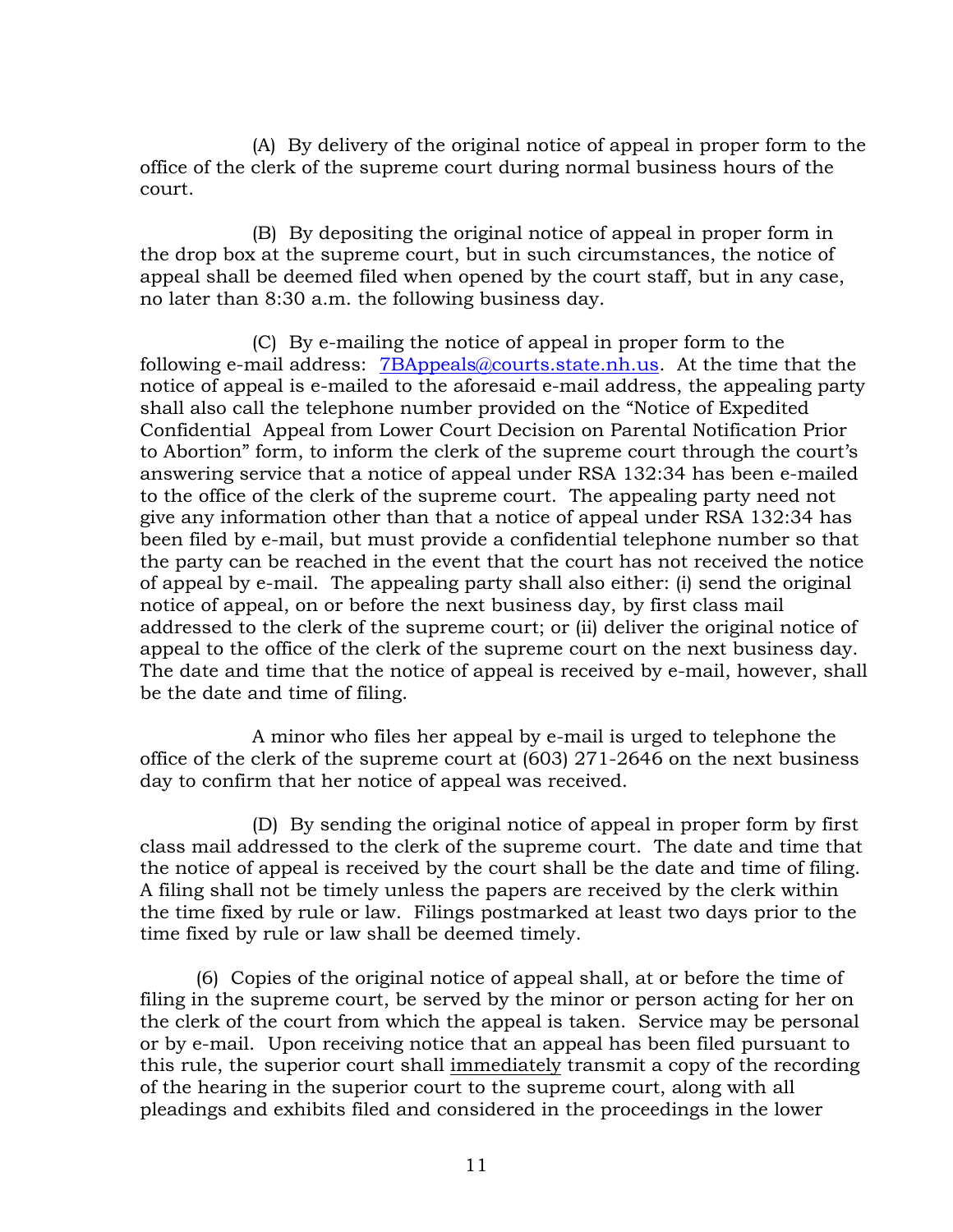court, if it has not already done so. For the purposes of an appeal under this rule, the recording of the hearing in the superior court will be deemed to be the record of the proceeding, and a transcript is not required.

 (7) The appealing party shall attach to the notice of appeal the decision below, the clerk's written notice of the decision below, any order disposing of a timely-filed post-trial motion, and the clerk's written notice of any order disposing of a timely-filed post-trial motion.

 (8) The appealing party shall file a memorandum of law not to exceed 15 pages in length in support of her appeal with her original notice of appeal. The memorandum of law need not comply with the requirements of a brief set forth in Supreme Court Rule 16, including the requirements that briefs be bound in pamphlet form and have covers. The first page of the memorandum of law, however, shall contain: (i) the name of this court; (ii) the title of the case; (iii) the nature of the proceeding in this court and the name of the court below; (iv) the title of the document; and (v) the names, addresses, and New Hampshire Bar identification numbers of counsel representing the party on whose behalf the document is filed. The memorandum of law shall contain: (i) the questions presented for review, expressed in terms and circumstances of the case but without unnecessary detail; (ii) a concise statement of the case and a statement of facts material to the consideration of the questions presented; (iii) the argument, exhibiting clearly the points of fact and of law being presented, citing the authorities relied upon; (iv) a conclusion, specifying the relief to which the party believes herself entitled; and (v) a statement as to whether the party requests oral argument.

 The notice of appeal or memorandum of law may be accompanied by an appendix containing copies of relevant documents that were filed in the superior court.

 (9) Oral argument shall be held only upon order of the supreme court. Oral argument may be scheduled on short notice.

 (10) The supreme court shall make a ruling within 48 hours from the time that the notice of appeal containing all of the materials required by subsections (7) and (8) of this rule is filed pursuant to this rule. If the superior court decision is vacated or reversed, the mandate will be issued immediately.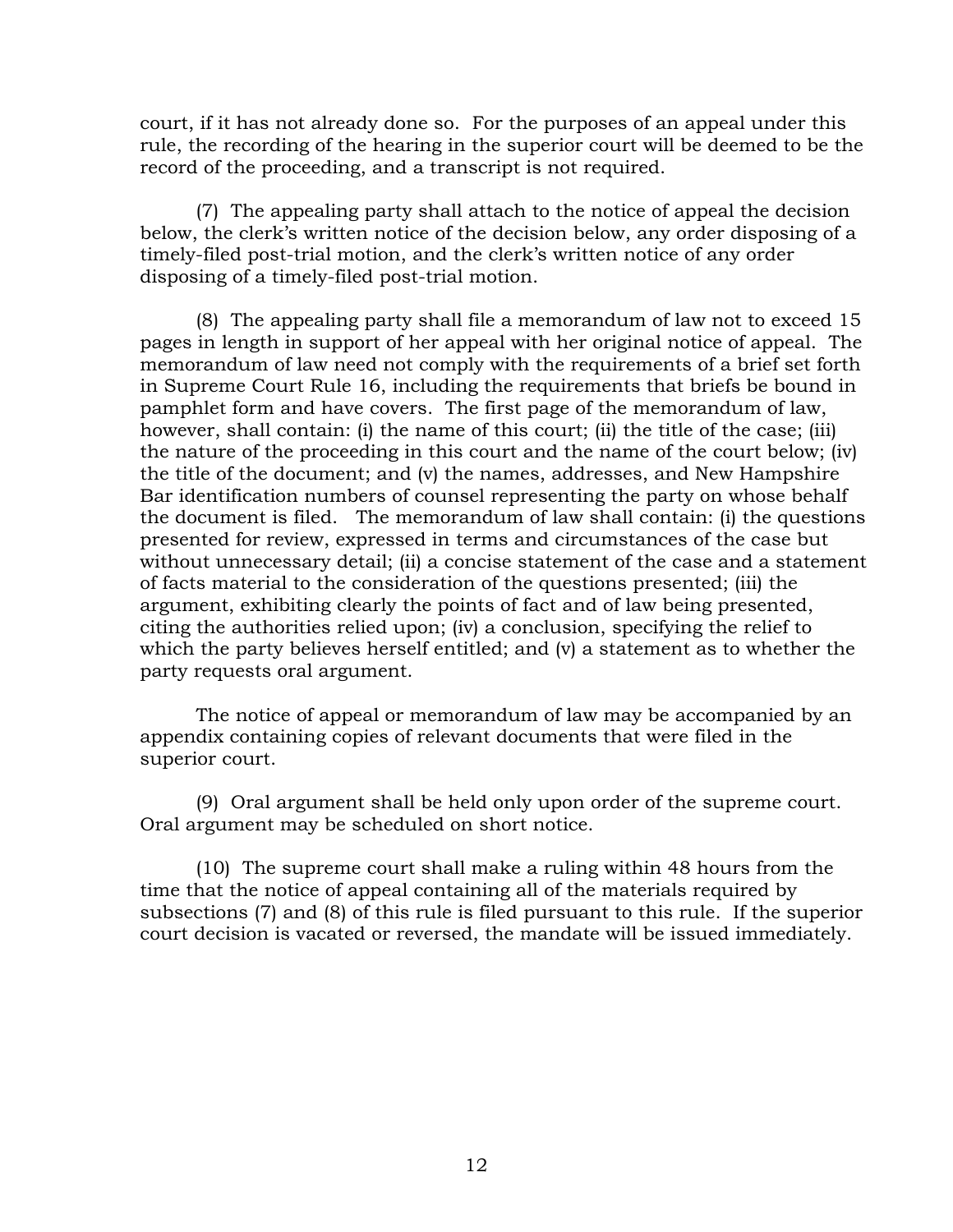### **APPENDIX D**

Adopt Supreme Court Rule 32-B on a temporary basis as follows:

#### **Rule 32-B. Counsel in Parental Notification Cases**

 (1) Whether retained by the pregnant minor or appointed by the superior court, trial counsel in a parental notification case pursuant to RSA 132:34 shall be responsible for representing the pregnant minor in the supreme court unless the superior court, prior to the filing of the appeal, permits counsel to withdraw due to exceptional circumstances. See Superior Court Rule 221. Counsel appointed to represent the pregnant minor in the trial court shall be deemed appointed to represent the pregnant minor in the supreme court.

 (2) Trial counsel shall continue to participate until and unless the motion to withdraw is approved by the superior court.

 (3) A pregnant minor who wishes to appeal the denial of a petition for an order authorizing an abortion without notification who was not represented by counsel in the superior court but who wishes to be represented in the supreme court by court-appointed counsel must file a "Request for Court-Appointed Counsel in Expedited Confidential Appeal From Lower Court Decision on Parental Notification Prior to Abortion" form with the superior court, prior to the filing of the appeal.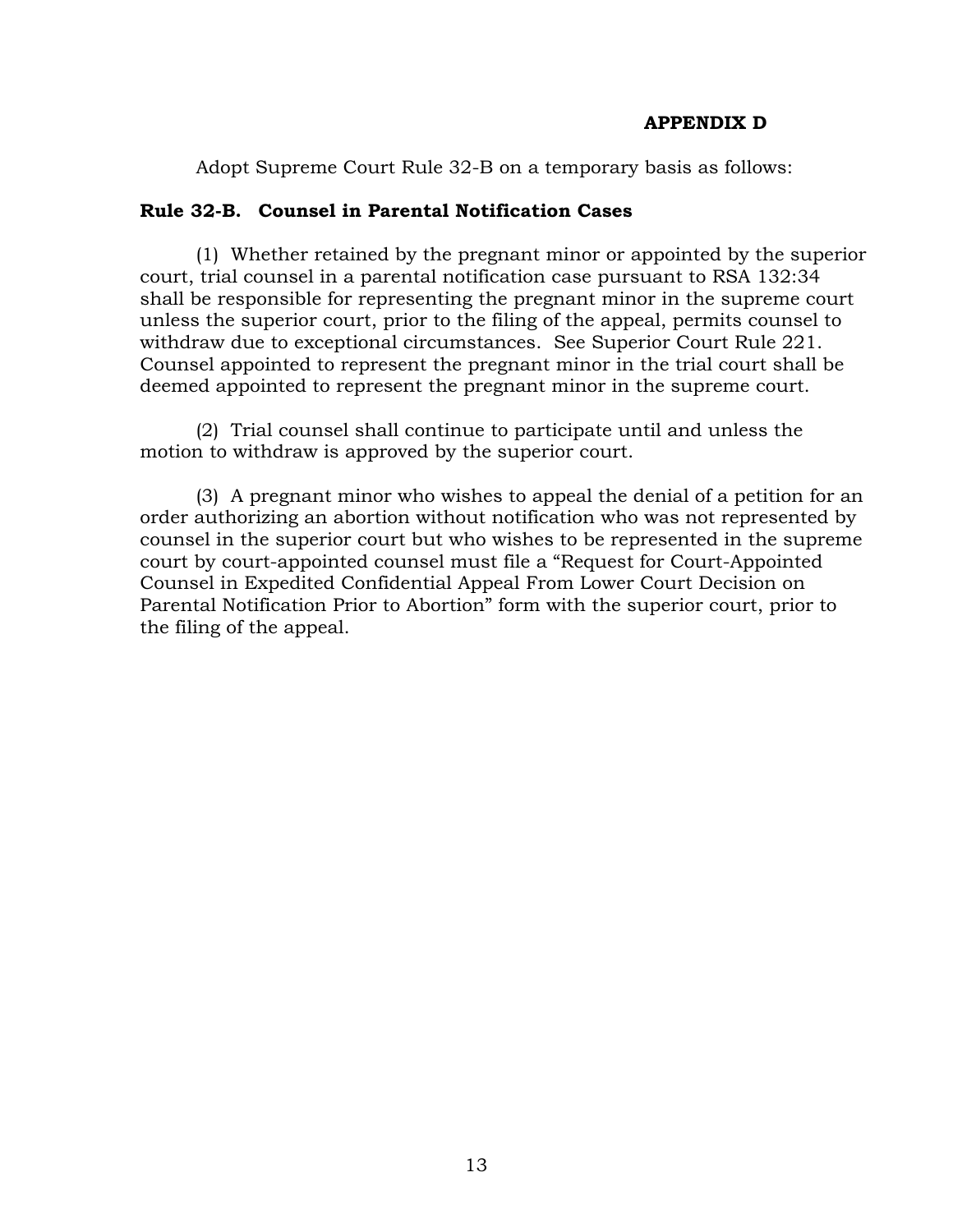#### **APPENDIX E**

Amend Supreme Court Rule 48 on a temporary basis as follows (new

material is in **[bold and in brackets]**; deleted material is in strikethrough

format):

## **Rule 48. Counsel Fees and Expenses – Other Indigent Cases [and Parental Notification Cases]**

The provisions of this rule shall apply only to preparation for and proceedings in all courts in which counsel is appointed to represent indigent persons, other than criminal defendants, indigent witnesses in appropriate circumstances**[, and minors (whether or not indigent) in parental notification cases under RSA 132:34].** This rule refers to, but is not limited to, juvenile cases in the district court, guardianships under RSA chapter 464- A, termination of parental rights (TPR) under RSA chapter 170-C, and involuntary admissions under RSA chapter 135-C in the probate court and district court.

(1) *Itemization of Bills.* All bills related to fees and expenses must be itemized as to the time spent and expenses incurred on each case, and there shall be no separate charge for overhead. A copy of the Notice of Appointment of Counsel order on appointment or other supporting document must be attached to the bill with each submission.

(2) *Fees.* Maximum compensation is limited as follows:

 (a) Time properly chargeable to case: \$60 per hour. The paralegal hourly rate shall not exceed \$35.00 and shall be included with fees of counsel for the purposes of determining the maximum fee on any case. Travel time is not a compensable event unless expressly authorized by the court in advance for exceptional circumstances.

 (b) Maximum fee for all juvenile cases pursuant to RSA chapters 169-B, C, and D: \$1,700.

 (c) De novo appeal of juvenile cases pursuant to RSA chapter 169-C: \$1,400.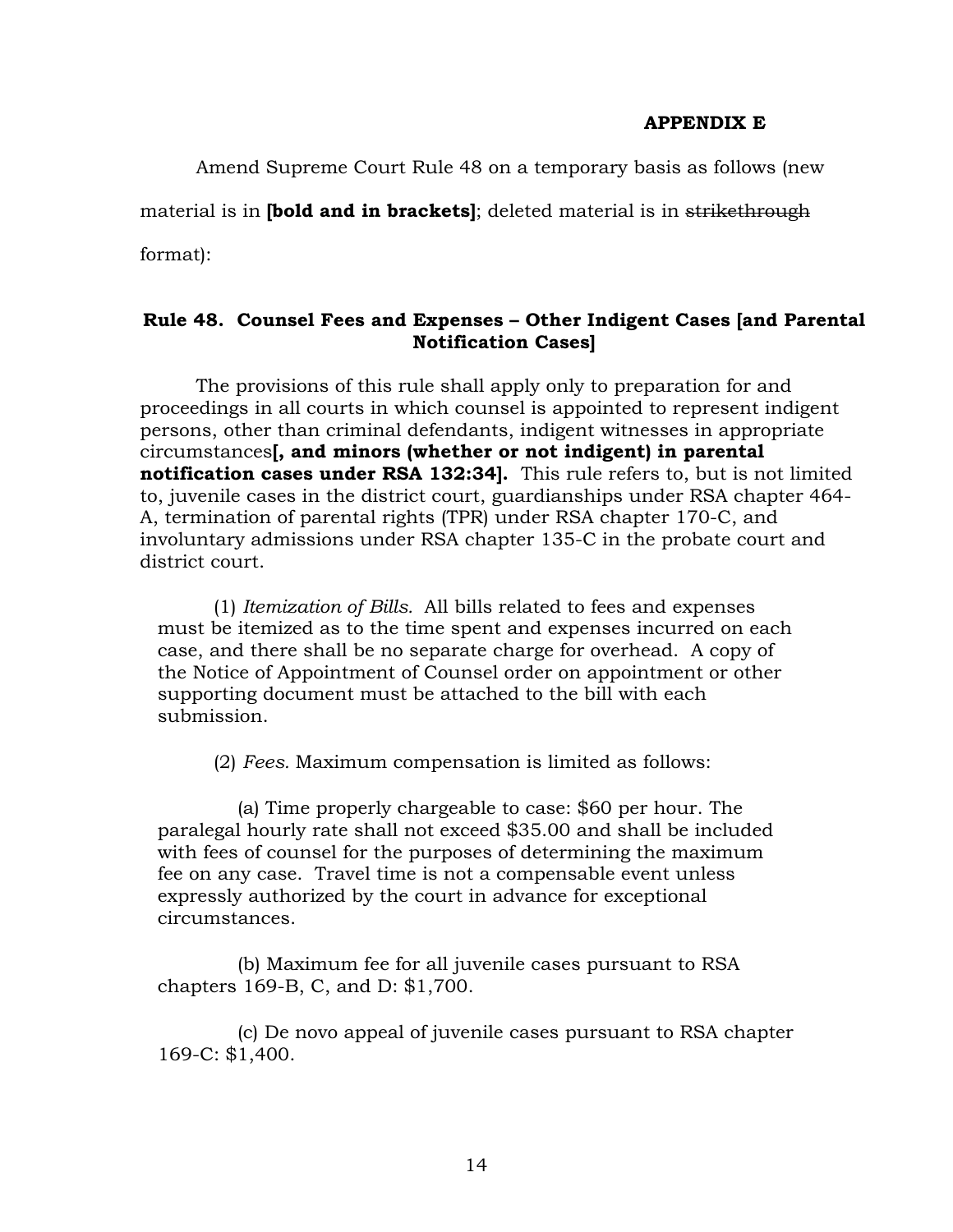(d) Maximum fee for guardianships under RSA chapters 463 or 464-A:

(i) RSA chapter 463: \$1,200;

(ii) RSA chapter 464-A: \$900.

 (e) Maximum fee for annual review hearings for guardianships: \$300.

 (f) Maximum fee for TPR cases pursuant to RSA chapter 170-C: \$1,700.

 (g) Maximum fee for involuntary admissions under RSA chapter 135-C: \$600.

 (h) Appeals to the supreme court, **[other than parental notification cases,]** in all juvenile cases and any matters within the subject matter jurisdiction of the probate court: \$2,000.

 (i) Maximum fee for court review hearings of juvenile cases pursuant to RSA 169-B and D: \$300.

## **[(j) Maximum fee for parental notification cases pursuant to RSA 132:34, excluding any appeal to the supreme court: \$1,000.**

## **(k) Maximum fee for appeals to the supreme court in parental notification cases pursuant to RSA 132:34: \$500.]**

 Only upon express, written finding for good cause and exceptional circumstances by the court will the maximum fees be exceeded or will additional fees be authorized.

 In any case filed before July 12, 2011, any petition to exceed the maximum fee guidelines must be approved prior to the guidelines being exceeded; provided, however, that the court may waive the requirement for prior approval when justice so requires.

 In any case filed on or after July 12, 2011, any petition to exceed the maximum fee guidelines must be approved prior to the guidelines being exceeded. In any such case, fees in excess of the maximum compensation in this rule will be paid only if the administrative judge of the circuit court or the chief justice of the superior court, as the case may be, certifies the good cause and exceptional circumstances justifying the excess fees.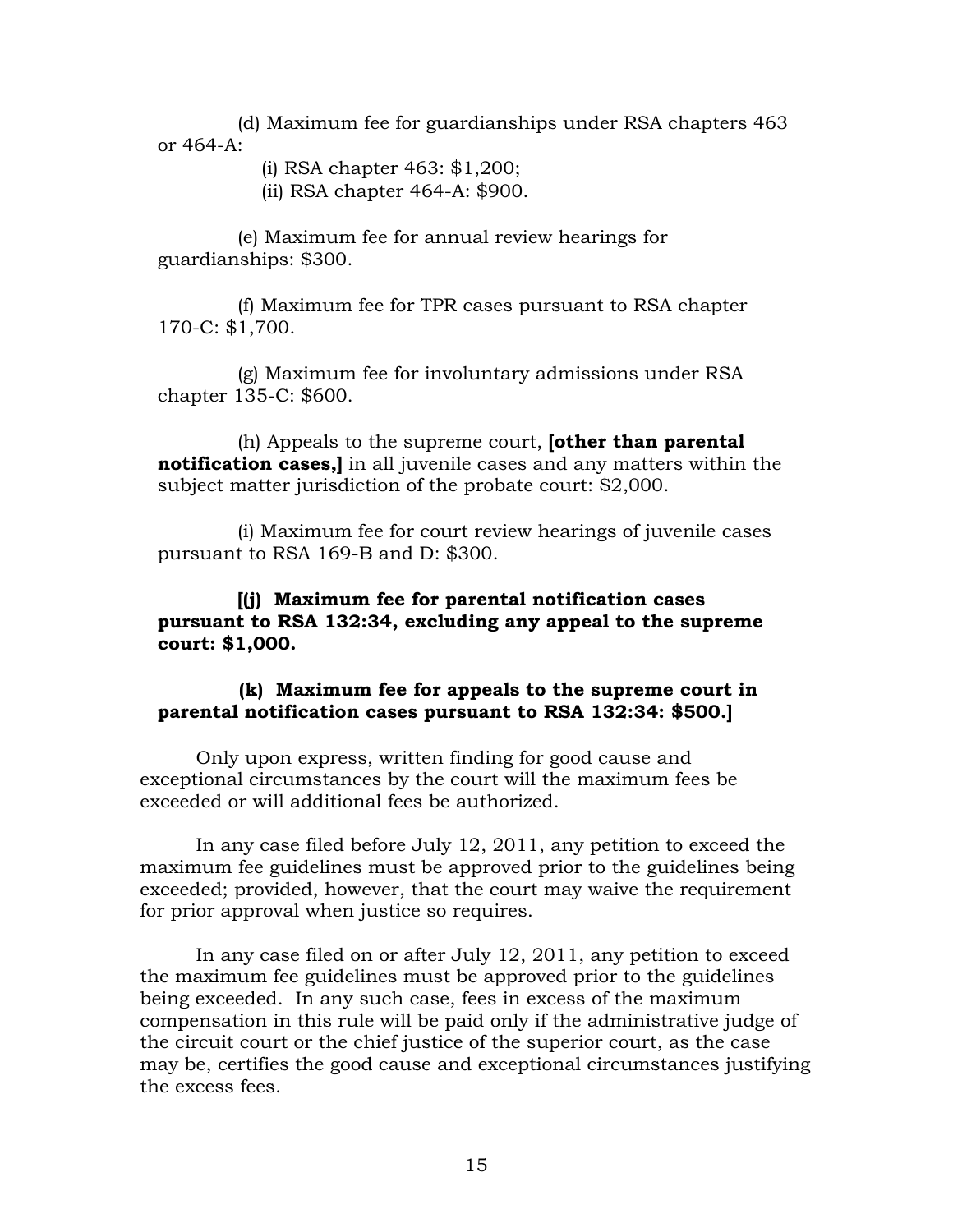When counsel represents more than one client on any particular day, the hours spent shall be allocated accordingly. Representation of more than one client on the same day and in the same court shall be noted on the bills submitted. All bills shall be reviewed by the judge who presided over the case, if practicable.

 The adequacy of the rates prescribed by this rule may, upon request of the supreme court, be reviewed periodically by the advisory committee on rules.

 (3) *Expenses - Reimbursable.* Investigative, expert, or other necessary services may be compensated only upon a finding of necessity and reasonableness by a justice of the appropriate court, made prior to said expense being incurred.

 (a) Except for those services for which rates are established by the supreme court, the presiding justice may consider, but shall not be bound by, the prevailing rates or any rates established by a licensing agency or professional association in approving fees for services specified above.

 (b) Rates for stenographers and deposition services shall be established by the supreme court. The cost of copies of depositions and transcripts shall be fifty cents (.50) per page.

 (c) Rates for the services of interpreters for all parties and the court shall be established by the supreme court.

 (d) No cost for investigative, expert, or other necessary services as initially approved may be exceeded prior to a subsequent finding of necessity by a justice of the appropriate court.

(e) All bills for investigative, expert, or other necessary services shall be reviewed by the judge who presided over the case, if practicable.

 (f) Attorneys shall be reimbursed for the mileage expenses incurred in representing their client at the standard mileage reimbursement rate currently allowed by the Internal Revenue Service. Requests for reimbursement of mileage expenses shall specify the actual number of miles traveled.

(g) The expense of telephone calls shall not be reimbursed.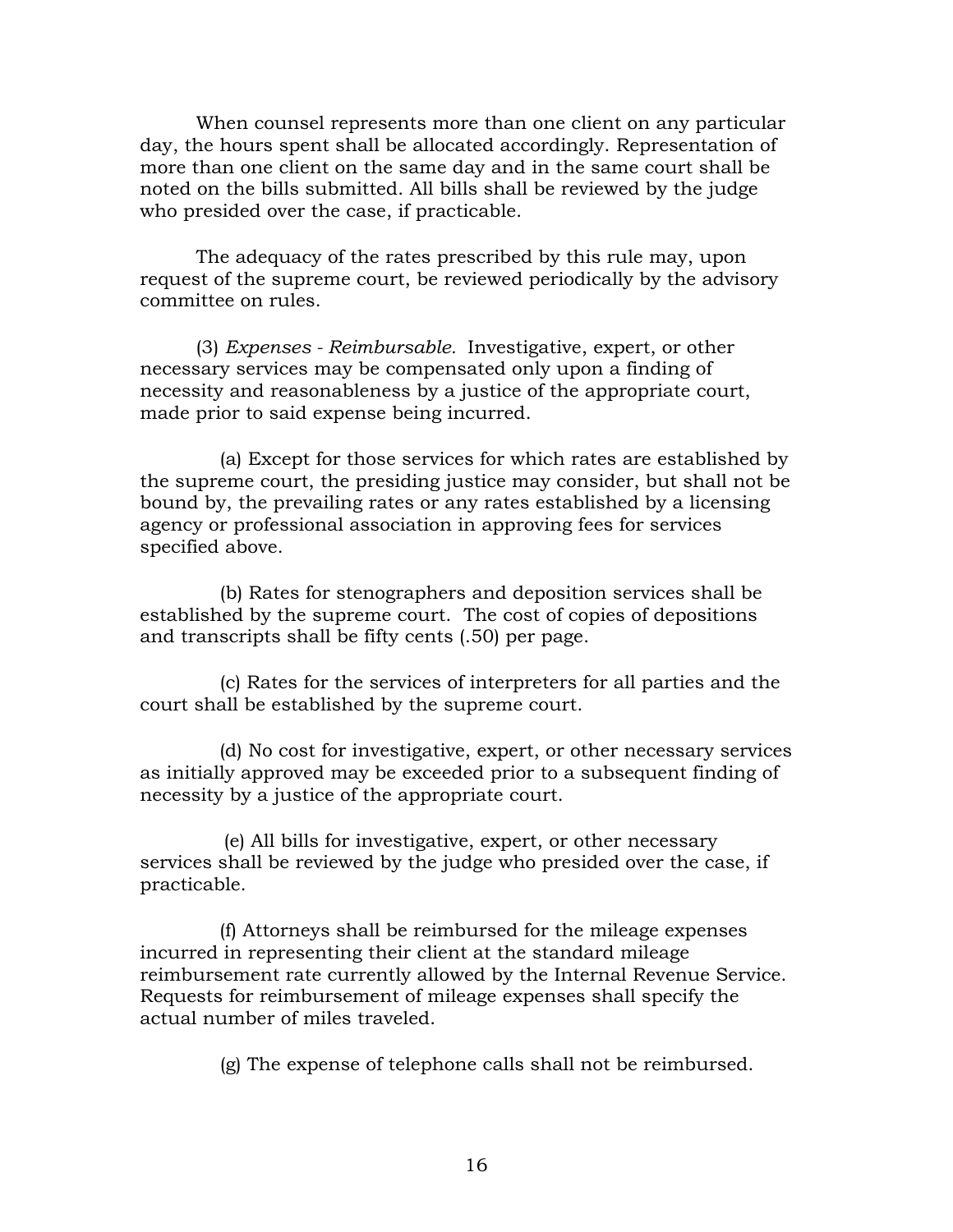(h) In cases appealed to the supreme court, attorneys shall be reimbursed for the actual reasonable costs (not including labor) of reproducing and binding the notice of appeal or other appeal document, any appendix and briefs, whether done in-house or by an outside printer.

 (i) No reimbursement will be paid for overhead expenses including photocopies (other than as provided in subdivision (3)(h) of this rule), postage, fax and secretarial services.

(4) *Deadline for Filing Bills with Court.* All bills related to fees and expenses must be submitted no later than sixty days after the close of the case. The court may allow late filing for good cause shown, when justice so requires.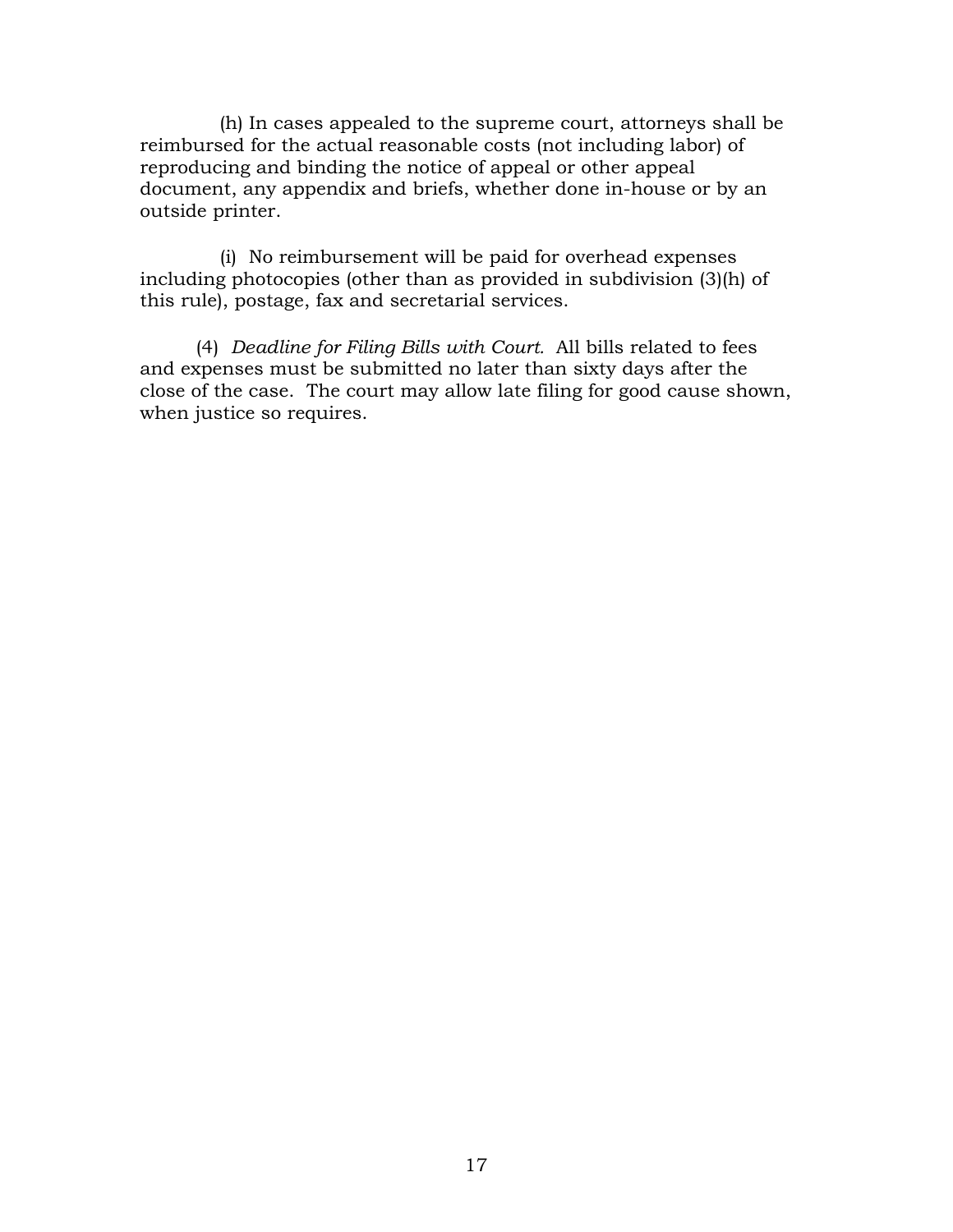#### **APPENDIX F**

Amend Supreme Court Rule 48-A on a temporary basis as follows (new

material is in **[bold and in brackets]**; deleted material is in strikethrough format):

# **Rule 48-A. Guardians Ad Litem Fees – Indigent Cases [and Parental Notification Cases].**

(1) *Itemization of Bills.* All bills related to fees and expenses must be itemized as to the time spent and expenses incurred on each case, and there shall be no separate charge for overhead. A copy of the Notice of Appointment order on appointment or other supporting document must be attached to the bill with each submission.

(2) *Fees.* The provisions of this rule shall only apply to proceedings within the original jurisdiction of the district and probate courts, in which guardians ad litem are appointed, and the party responsible for payment is indigent.**[, and parental notification cases under RSA 132:34.]** 

Maximum guardian ad litem compensation as authorized by the administrative justice shall be limited as follows:

(a) Time properly chargeable to case: \$60 per hour. Travel time is not a compensable event unless expressly authorized by the court in advance for exceptional circumstances.

(b) Maximum fee for abuse and neglect cases through conclusion of dispositional hearing pursuant to RSA 169-C:19: \$1,400.

(c) Maximum fee for CHINS cases (169-D) or delinquency cases (169-B) through conclusion: \$900.

(d) Maximum fee for court review hearings in guardianship of minor or adult cases or abuse and neglect case: \$300.

(e) Maximum fee for TPR case (170-C): \$1,400.

(f) Maximum fee for appeals to the superior court: \$900.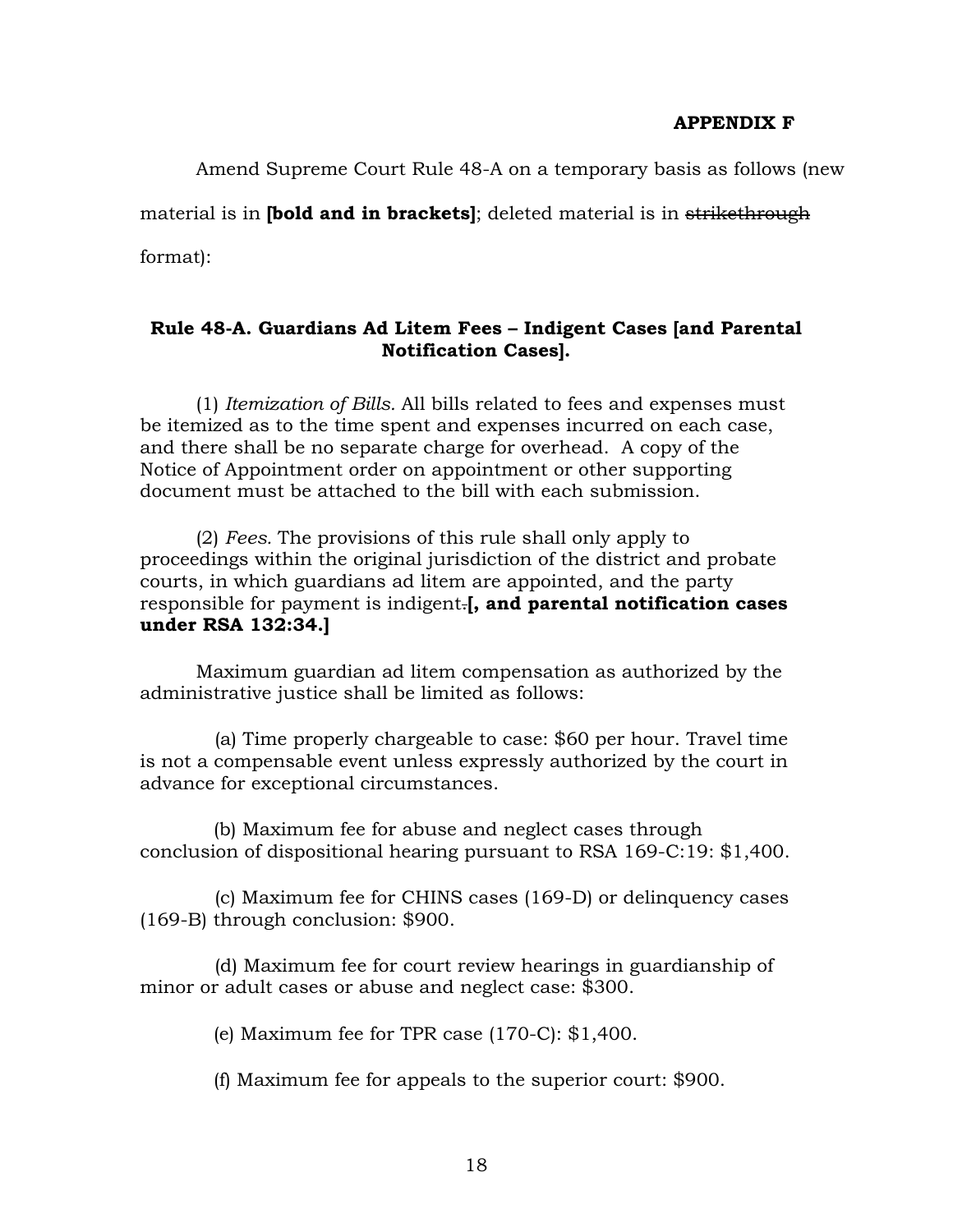(g) Maximum fee for guardianship cases pursuant to RSA chapters 463 or 464-A: \$1,400.

## **[(h) Maximum fee for parental notification cases pursuant to RSA 132:34, excluding any appeal to the supreme court: \$1,000;**

### **(i) Maximum fee for appeals to the supreme court in parental notification cases pursuant to RSA 132:34: \$500.]**

 Only upon express, written finding for good cause and exceptional circumstances by the court will the maximum fees be exceeded or will additional fees be authorized.

 In any case filed before July 12, 2011, any petition to exceed the maximum fee guidelines must be approved prior to the guidelines being exceeded; provided, however, that the court may waive the requirement for prior approval when justice so requires.

 In any case filed on or after July 12, 2011, any petition to exceed the maximum fee guidelines must be approved prior to the guidelines being exceeded. In any such case, fees in excess of the maximum compensation in this rule will be paid only if the administrative judge of the circuit court or the chief justice of the superior court, as the case may be, certifies the good cause and exceptional circumstances justifying the excess fees.

 When a guardian ad litem represents more than one client on any particular day, the hours spent shall be allocated accordingly. Representation of more than one client on the same day and in the same court shall be noted on the bills submitted. All bills shall be reviewed by the judge who presided over the case, if practicable.

 The adequacy of the rates prescribed by this rule may, upon request of the supreme court, be reviewed periodically by the advisory committee on rules.

 (3) *Expenses - Reimbursable.* Investigative, expert, or other necessary services may be compensated only upon a finding of necessity and reasonableness by a justice of the appropriate court, made prior to said expense being incurred.

 (a) Except for those services for which rates are established by the supreme court, the presiding justice may consider, but shall not be bound by, the prevailing rates or any rates established by a licensing